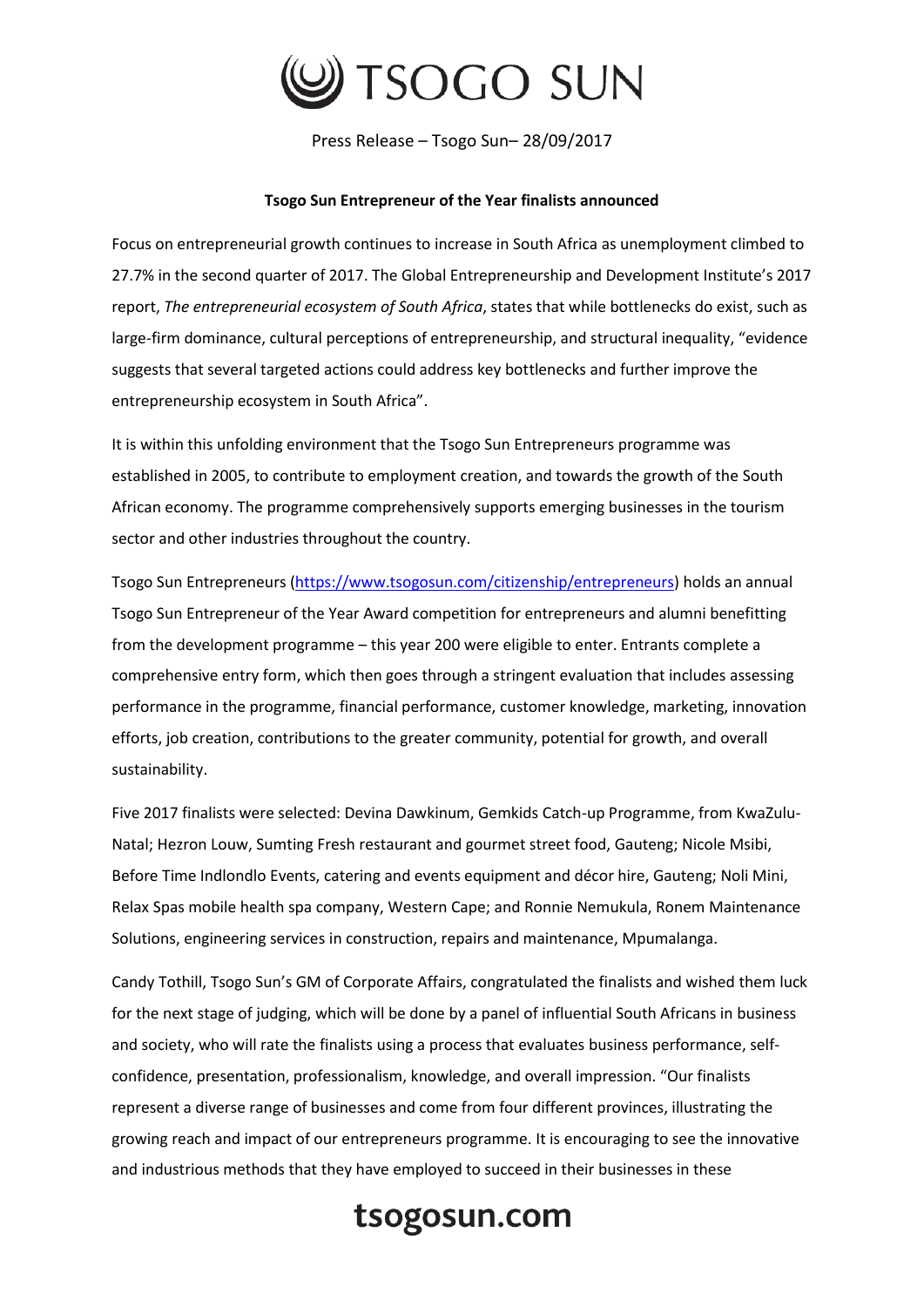

Press Release – Tsogo Sun– 28/09/2017

challenging economic times, and we are excited to be able to give them this wonderful Tsogo Sun Entrepreneurs Award platform which promises to place them squarely on the map for future success."

The 2017 winner will be announced at the Tsogo Sun Entrepreneur of the Year Awards dinner on 26 October at Southern Sun Pretoria [\(https://www.tsogosun.com/southern-sun-pretoria\)](https://www.tsogosun.com/southern-sun-pretoria). Prizes for the winner include R50 000 from Tsogo Sun and a bursary valued at R30 000 from Tsheto Leadership Academy. In addition, the winner will fulfil the important role of being an ambassador for Tsogo Sun Entrepreneurs for the year. This will involve travelling around the country with the Tsogo Sun Corporate Affairs team delivering empowerment and citizenship seminars, public speaking engagements, mentoring other small businesses, and serving as a role model for young entrepreneurs and emerging enterprises. The 2016 winner of the Tsogo Sun Entrepreneur of the Year Award was Nqobile Nkosi, owner of NQ Jewellery Design Services, based in Soweto, who has spent an active and successful year as an ambassador.

"Our far-reaching national enterprise and supplier development initiatives provide business and leadership skills, various business benefits such as equipment and advertising, and preferential procurement opportunities to qualifying predominantly black-owned small enterprises and emerging micro-enterprises. As far as possible, the percentage of black-owned businesses supported is aligned with the country's economically active population statistics," says Tothill.

200 emerging businesses are enrolled in the Tsogo Sun Entrepreneurs full-year development programme, which delivers business foundation skills training, leadership coaching, mentorship, and business benefits such as equipment, discounts, and television advertising. Additionally, 125 SMMEs are supported with business benefits through an ESD programme called the HCI Supplier Club which Tsogo Sun runs in partnership with majority shareholder, HCI Limited.

Of the enrolled Tsogo Sun Entrepreneurs, 63% have successfully completed University of Cape Town Business Management Courses presented in collaboration with education company, GetSmarter, cofunded by programme partner CarlsonWagonlit Travel and Tsogo Sun.

Vusi Dlamini, Tsogo Sun's Group HR Director, says, "We're very proud as a group of the extent of the progress and achievements of Tsogo Sun Entrepreneurs. The value of the programme is significant – to the entrepreneurs, to the group, and to the greater economy." He adds that 25% of the businesses enrolled in the programme have expanded their operations as a result of Tsogo Sun's

## tsogosun.com